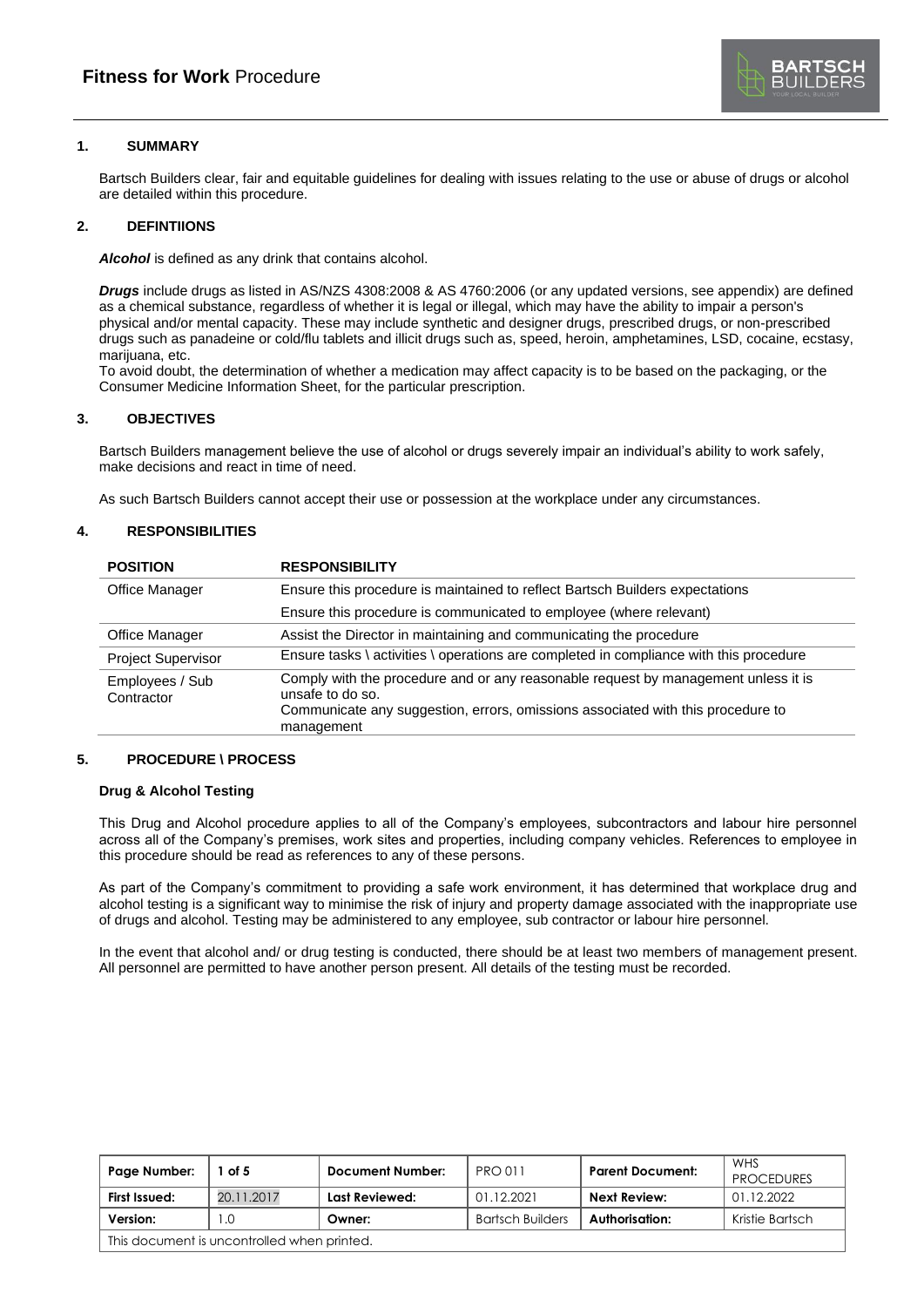# **Types of Testing**

The types of testing that may be conducted, at the Company's discretion, are:

# Random testing

Random drug and/or alcohol testing shall be carried out in a non-discriminative manner, without notice, utilising a random selection process. After the daily prestart meeting, or at any stage during the day, employees may be randomly selected for testing.

A random selection process will be undertaken, for example presenting an employee with a box that contains white and coloured balls, and if the employee blindly selects a coloured ball they will be subject to a drug and /or alcohol test.

Individual work crews may be selected for testing at random, during any stage of the shift.

#### At Cause testing

If a member of site management receives a complaint / concern that an employee is under the influence of drugs and/ or alcohol or an employee is reasonably suspected of being affected by alcohol or drugs during work time, the Company may request the employee to undertake an alcohol and/or drug test.

#### Blanket testing

Senior Management may request a blanket drug and / or alcohol test on any given day. This may be due to a shortened shift the previous day, or due to staff returning to work from an extended break such as Christmas holidays, or Easter long weekend.

All personnel will be required to undergo a drug and / or alcohol test in this situation.

A blanket drug and / or alcohol test may also be undertaken on a specific work-crew prior to high risk activities being commenced on site, such as confined space works etc.

#### Post incident testing

In the event of a serious incident / accident that results in injury or damage to a person, plant, property or equipment, a drug and / or alcohol test may be required of the personnel involved.

Conducting post incident tests will depend on the circumstances and severity of the incident, damage, or witness accounts of the incident.

### **Testing Procedures**

The testing procedures that may be conducted, at the Companies discretion, are:

## Alcohol breath testing

For all alcohol breath testing conducted, the following process shall be applied:

• Once an employee(s) is selected for an alcohol breath test, he / she will be escorted to the designated breath testing location or the closest medical centre. All testing will be at the Company's expense.

Note: Smoking cigarettes and eating in not permitted within 20 minutes prior to a breath alcohol test.

- The employee will be asked to give a breath sample by blowing testing device. The employee has the right to request an immediate retest if he / she is not satisfied with the result.
- The breath test result will be verified by the person tested and the person conducting the breath test, and the result will be recorded.
- If the testing is undertaken at a medical centre, the doctor will be requested to provide a report on whether the employee is fit for normal duties.
- If the testing reads a negative result or the doctor certifies the employee fit for normal duties, the employee will be allowed to return to normal work.

| Page Number:                                | 2 of 5     | Document Number: | <b>PRO 011</b>          | <b>Parent Document:</b> | WHS<br><b>PROCEDURES</b> |
|---------------------------------------------|------------|------------------|-------------------------|-------------------------|--------------------------|
| First Issued:                               | 20.11.2017 | Last Reviewed:   | 01.12.2021              | Next Review:            | 01.12.2022               |
| Version:                                    | $\cdot$ O  | Owner:           | <b>Bartsch Builders</b> | Authorisation:          | Kristie Bartsch          |
| This document is uncontrolled when printed. |            |                  |                         |                         |                          |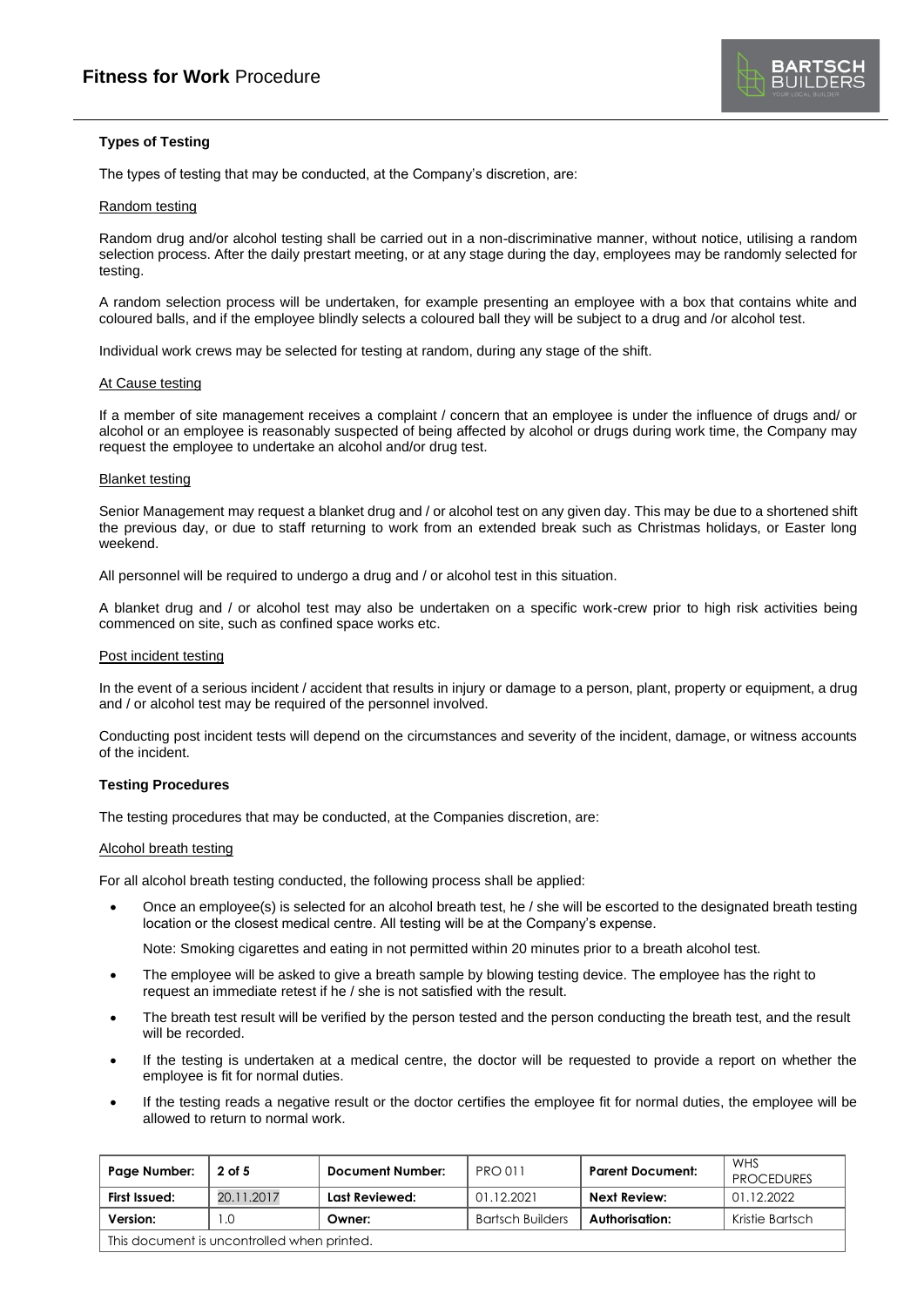- **BARTSCH**<br>BUILDERS
- If a non-negative breath test is recorded, the employee may elect to undertake a secondary test. This test must be conducted within 60 minutes after the initial test. The employee will not be permitted to return to the worksite, and must remain within the confines of the amenities and site office area or medical centre until the second test is undertaken. Note: a secondary test may not produce a lower Blood Alcohol Concentration reading, as the person may still be in the alcohol absorption phase (BAC still rising).
- In the event of a secondary test returning a non-negative result of 0.05%, or higher, the employee shall remain on site or at the medical centre until arrangements are made for the safe transportation of the employee by the Company. The employee will be sent home with full pay pending an investigation.
- Disciplinary actions resulting from a non-negative alcohol test shall be in accordance with relevant section of this procedure.

### Oral Fluid Drug testing

If oral fluid drug testing is to be conducted, the following procedure shall be followed:

- Once an employee(s) is selected for a drug test, he / she will be escorted to the designated drug testing location or the closest medical centre. All testing will be at the Company's expense.
- The employee will be requested to undertake the drug test by means of oral fluid sampling. The testing shall be conducted in compliance with *AS 4760:2006 - Procedures for Specimen Collection and the Detection and Quantisation of Drugs in Oral Fluid*.
- All drug testing shall be undertaken by a registered and NATA certified collection agency.
- If the testing is undertaken at a medical centre, the doctor will be requested to provide a report on whether the employee is fit for normal duties.
- If a negative result is found or the doctor certifies the employee fit for normal duties, the employee will be allowed to return to normal work.
- Where a non-negative drug test result has been registered, the sample collected shall be sent to a NATA certified laboratory by the collector for confirmation of the result. The employee shall be sent home with full pay pending an investigation.
- If a negative result is returned from the laboratory, the employee shall be reimbursed any wages lost during the stand down period.

### Urine Drug testing

If urine drug testing is to be conducted, the following procedure shall be followed:

- Once an employee(s) is selected for a drug test, he / she will be escorted to the designated drug testing location or the closest medical centre. All testing will be at the Company's expense.
- The employee will be requested to undertake the drug test by means of urine sampling. The testing shall be conducted in compliance with *AS/NZS 4308:2001 Procedures for specimen collection and the detection and quantitation of drugs of abuse in urine.*
- All drug testing shall be undertaken by a registered and NATA certified collection agency.
- If the testing is undertaken at a medical centre, the doctor will be requested to provide a report on whether the employee is fit for normal duties
- If a negative result is found or the doctor certifies the employee fit for normal duties, the employee will be allowed to return to normal work.
- Where a non-negative drug test result has been registered, the sample collected shall be sent to a NATA certified laboratory by the collector for confirmation of the result. The employee shall be sent home with full pay pending an investigation.
- If a negative result is returned from the laboratory, the employee shall be reimbursed any wages lost during the stand down period.

#### Blood testing

| Page Number:                                | 3 of 5     | <b>Document Number:</b> | <b>PRO 011</b>          | <b>Parent Document:</b> | WHS<br><b>PROCEDURES</b> |
|---------------------------------------------|------------|-------------------------|-------------------------|-------------------------|--------------------------|
| First Issued:                               | 20.11.2017 | Last Reviewed:          | 01.12.2021              | <b>Next Review:</b>     | 01.12.2022               |
| Version:                                    | . .0       | Owner:                  | <b>Bartsch Builders</b> | <b>Authorisation:</b>   | Kristie Bartsch          |
| This document is uncontrolled when printed. |            |                         |                         |                         |                          |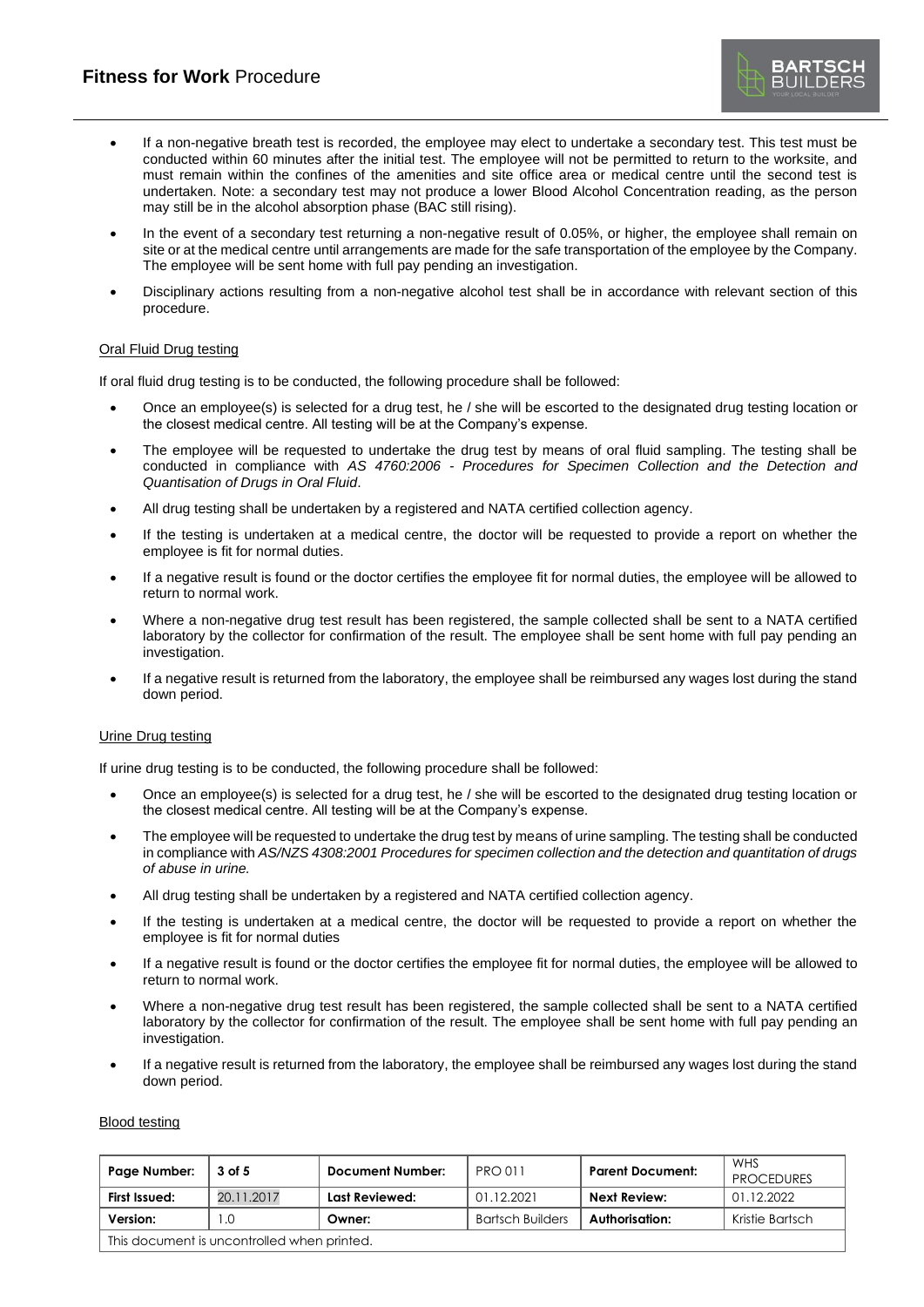In the event that an employee has been involved in a serious workplace incident that has resulted in the employee being incapacitated (i.e. unconscious), so that they cannot consent to Drug or Alcohol testing, the Company may refer the employee to undergo blood testing without the employee's consent.

Blood testing will be conducted and validated by appropriately trained and qualified persons in accordance with applicable Australian standards.

### **Refusal to take test**

It is acknowledged that employees may have a right to refuse to be tested, however if the employee refuses testing on unreasonable grounds, the employee may be subject to disciplinary action as if the employee had failed the test.

A refusal to undergo a test by a subcontractor employee, or any labour hire personnel will result in the person involved being removed from site and his employer notified of the circumstances.

#### **Notification of Prescribed Drugs**

Employees who are required to take medically prescribed drugs for a specific condition that might or could affect their work ability or performance (see the packaging and the Consumer Medicine Information Sheet for side effects) must notify their supervisor before commencing any work. The supervisor will then, if necessary, make alternative arrangements.

It may be necessary to change the employee's duties or send the employee home on sick leave depending on the effect of the medication and how long the employee is required to be on the medication for. If it is not reasonable to make modifications to the workplace, the employee may be required to take personal leave. Operating machinery, working at heights or other high risk work should not be performed whilst on medication that carries a disclaimer of side effects such as drowsiness or dizziness.

#### **Managing Substance Abuse**

#### Suspected Incapacity to Perform Duties

If it is believed that an employee is affected by alcohol or drugs and is not able to perform their normal duties safely, the supervisor needs to arrange for another person to also assess the employee. Full particulars of the situation should be recorded.

The Company may require the employee to undertake a test in accordance with the testing procedure.

If it is determined that a test will not be conducted, but there are reasonable concerns that an employee is incapable of performing their job, they should be counselled and sent home.

The employee must not be permitted to drive themselves and appropriate transport should be arranged. If the employee does go home this absence will be with pay and will be deducted from sick leave, unless otherwise stated in the relevant award or workplace agreement.

If the employee refuses to go home, the employee will be suspended (on full pay) while the Company reviews the conduct and discusses the situation with the appropriate Company personnel.

#### Managing Poor Work Performance

If a manager is concerned that an employee's performance has deteriorated and may possibly be due to the affects of either alcohol or drugs, this may be placing the employee or others at risk of accident or injury.

If unsatisfactory work performance becomes apparent the supervisor must document details before action is taken. It is recognised that an employee's work performance may be affected by problems in their personal life and these may need to be dealt with outside of the workplace. Assistance with time off may be required and will be discussed on an individual basis.

A second interview will be arranged if the problems continue. However, if there is no improvement after this, disciplinary action, including termination, may become necessary.

#### Possession of Alcohol and/or Drugs

The Company has a zero tolerance for the possession, distribution, selling, use or being under the influence of alcohol and/ or drugs during working hours or while on Company premises or work sites.

| Page Number:                                | 4 of 5     | <b>Document Number:</b> | <b>PRO 011</b>          | <b>Parent Document:</b> | WHS<br><b>PROCEDURES</b> |
|---------------------------------------------|------------|-------------------------|-------------------------|-------------------------|--------------------------|
| First Issued:                               | 20.11.2017 | Last Reviewed:          | 01.12.2021              | Next Review:            | 01.12.2022               |
| Version:                                    | .0         | Owner:                  | <b>Bartsch Builders</b> | Authorisation:          | Kristie Bartsch          |
| This document is uncontrolled when printed. |            |                         |                         |                         |                          |